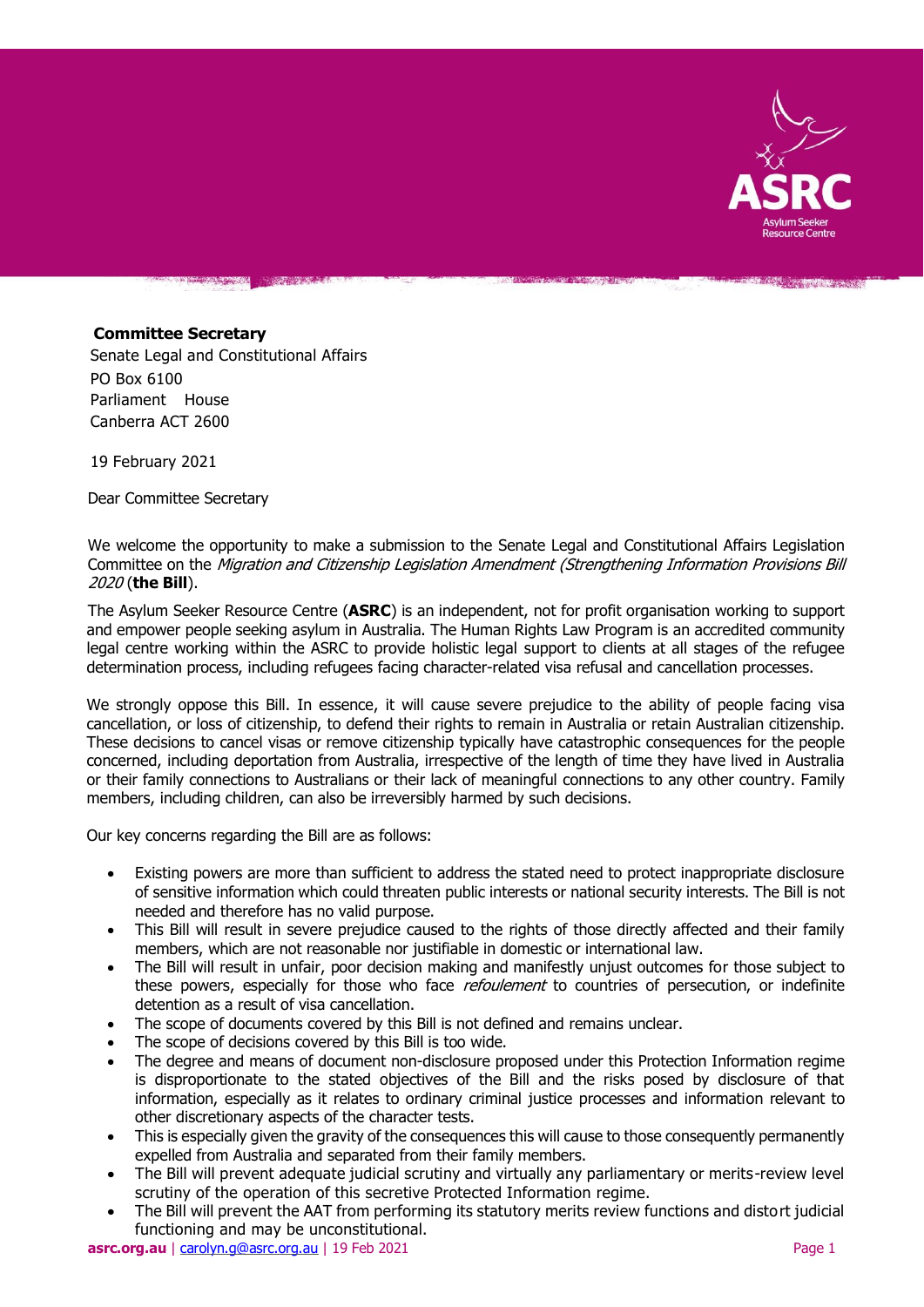• The time provided for the Committee to conduct its inquiry into the Bill is insufficient, given its many controversial aspects for directly affected persons, their families, but also for relevant Commonwealth Officers and for the rule of law more generally.

We would be pleased to give evidence to the Committee in a public hearing to further elaborate our concerns with this Bill.

Yours sincerely,

Karapan ogyatott

Kon Karapanagiotidis OAM CEO Asylum Seeker Resource Centre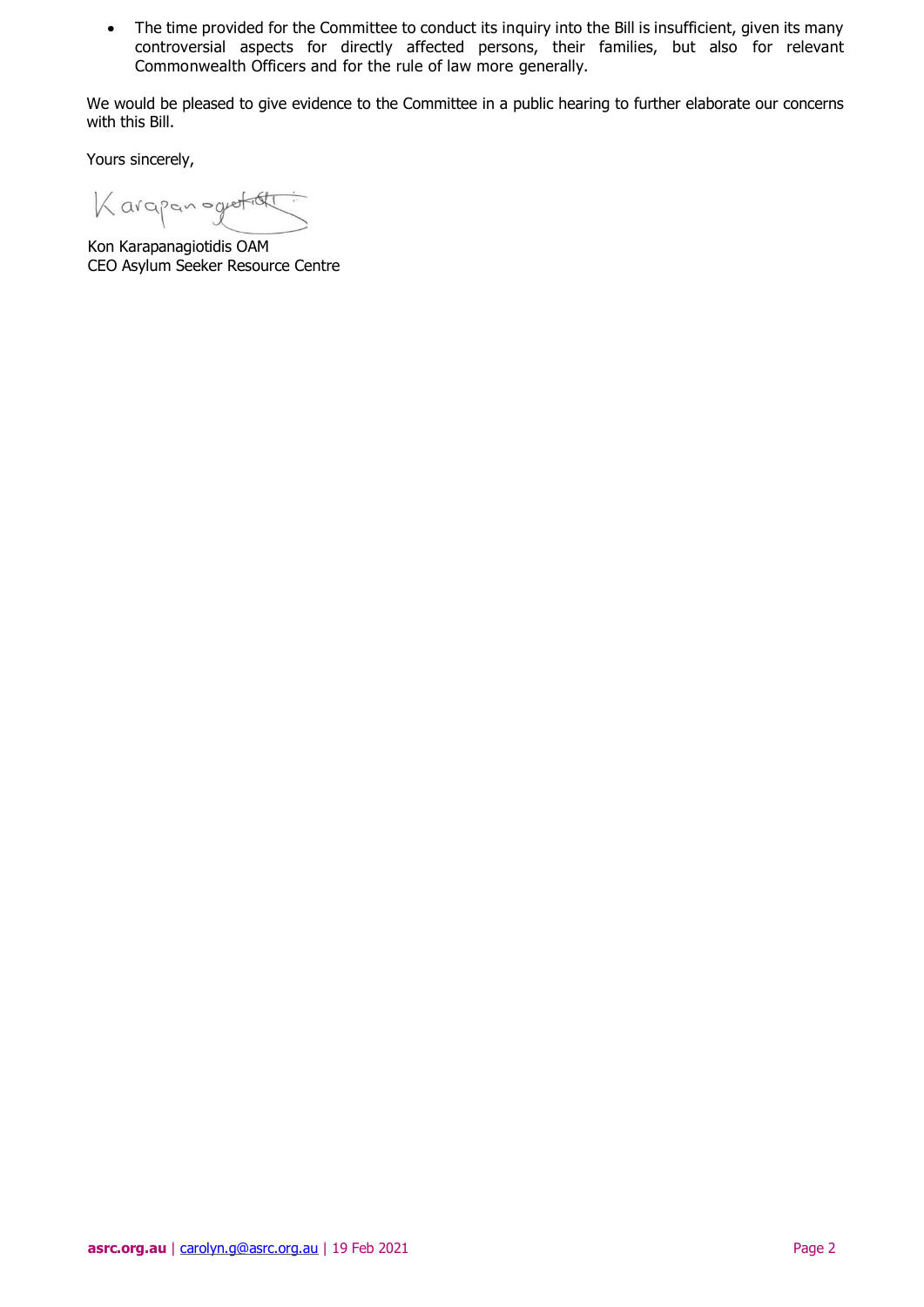# **1. Legal Background: High Court authority Graham and Te Puia**

In the High Court cases, Graham v Minister for Immigration and Border Protection; Te Puia v Minister for Immigration and Border Protection [2017] HCA 33 (Graham and Te Puia), the majority of the Full Bench found that s 503A(2)(c) of the Migration Act 1958 (Cth) (**the Migration Act**), was invalid to the degree that it interfered with inherent aspects of judicial function of the High Court and the Federal Court when exercising jurisdiction under s 75(v) of the Constitution or s476 of the Migration Act because:

"To the extent s 503A(2)(c) operates in practice to deny to this Court and the Federal Court the ability to see the relevant information for the purpose of reviewing a purported exercise of power by the Minister under s 501, 501A, 501B or 501C, s 503A(2)(c) (it) **operates in practice to shield the purported exercise of power from judicial scrutiny.** The Minister is entitled in practice to base a purported exercise of power in whole or in part on information **which is unknown to and unknowable by the court, unless the Minister (after consulting with the gazetted agency from which the information originated) chooses to exercise the non-compellable power conferred on the Minister by s 503A(3) to declare that disclosure to the court can occur**." 1 (Emphasis added)

The Court found that this provision of the Migration Act trespassed upon an inherent aspect of judicial function. It has now been three and a half years since the High Court's decision. The fact that the Government now seeks a "work around" of this judgment, rather than accepting the decision of the highest court in the land, that there must be lawful limits to exercise of executive power in this area of decision making which do not encroach upon judicial function, is in itself concerning. This is especially as this Bill purports not only to address the invalidity to the limited extent found by the High Court, but also presses for a further major expansion of powers to prevent the disclosure of Protected Information also under the Australian Citizenship Act 2007 (Cth) (**the Citizenship Act**).

#### **2. Fundamental rights trampled**

The banishment-like stakes faced by people facing visa cancellation or citizenship loss, are equal in gravity to the rights of liberty at stake in many criminal law matters. For those whose refugee or protection visas have been cancelled, they face *refoulement* to countries of persecution<sup>2</sup> or indefinite detention in Australia,<sup>3</sup> both being in breach of Australia's treaty obligations, but permissible under domestic law nonetheless. Thus the wider context of this Bill is that the most fundamental rights are at stake in these decisions.

There are also key human rights at stake in the Protected Information regime proposed in this Bill. Fundamental fair trial rights contained in Article 14 of the International Covenant on Civil and Political Rights (**ICCPR**), ratified by Australia some 41 years ago, provide salient cornerstones of justice.

These include the right of a person to know what the evidence is levelled against them, and to have a meaningful opportunity to respond to that evidence through an effective legal defence.<sup>4</sup> These standards are not only applicable to criminal trials, but also applicable to administrative proceedings before a judicial body:

'…whether concerning the detention, trial **or expulsion of a person**—and required to ensure fairness, reasonableness, absence of arbitrariness and the necessity and proportionality of any limitation imposed on rights of the individual in question.<sup>'5</sup> (Emphasis added)

j

<sup>5</sup> See UN Human Rights Council *Right to a Fair Trial and Due Process in the Context of Countering Terrorism*, United Nations Counter-Terrorism Implementation Task Force, October 2014.

<sup>1</sup> Graham v Minister for Immigration and Border Protection; Te Puia v Minister for Immigration and Border Protection [2017] HCA 33, at 53.

See Section 197C of the Migration Act 1958 (Cth).

<sup>&</sup>lt;sup>3</sup> Through the operation of sections 189 and s196 of the Migration Act 1958 (Cth).

<sup>&</sup>lt;sup>4</sup> See Article 14 of the *International Covenant on Civil and Political Rights* requiring a fair, independent and public trial including minimum guarantees in Article 14(3) to be informed promptly of the nature and cause of the charge against him; to have adequate time and facilities for the preparation of his defence; to be tried in his presence; to examine, or have examined, the witnesses against him; and to obtain the attendance and examination of witnesses on his behalf, amongst others.

<https://www.ohchr.org/en/newyork/documents/fairtrial.pdf> at p.4.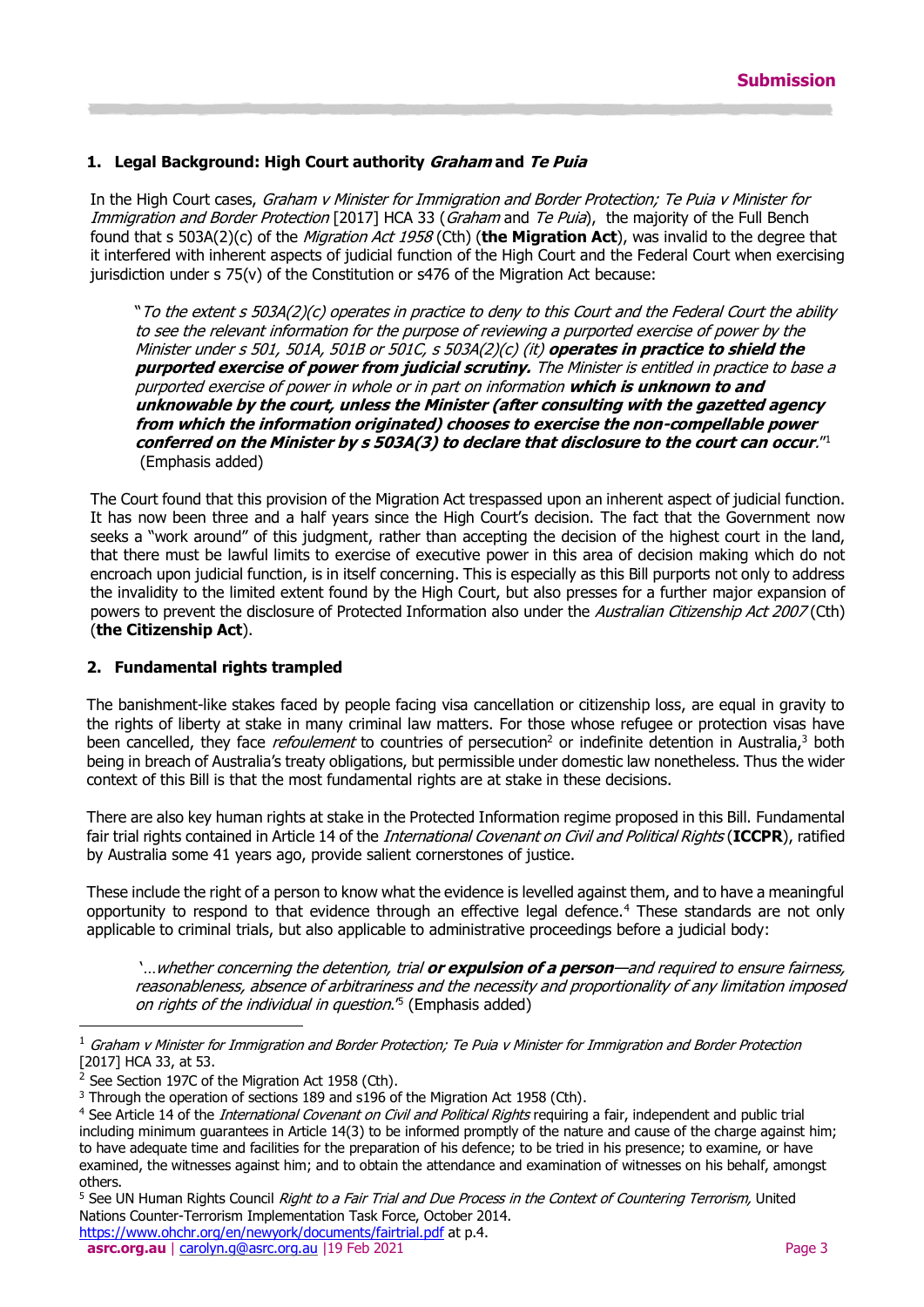We further note that even at the pointiest end of tension between individual rights and public safety, such as criminal matters involving allegations of terrorism or national security issues, that:

'Any restrictions on the public nature of a trial, including for the protection of national security, must be both necessary and proportionate, as assessed on a case-by-case basis. Any such restrictions should be accompanied by adequate mechanisms for observation or review to guarantee the fairness of the hearing.'<sup>6</sup>

We note that vast bulk of visa cancellation decisions do not involve any national security-related issues but rather, relate to 'ordinary' criminal offending and the application of wide discretionary considerations of "character", meaning there is even less justification in this context to apply secretive legal processes, which so patently fail to meet these basic standards of justice.

# **3. Impact on innocent third parties including children**

Aside from causing acute hardship to those directly impacted, decisions to cancel visas or strip citizenship often breach the rights of third parties, such as immediate family members, to family unity<sup>7</sup> and the rights of children to be raised by their parents and have their best interests prioritised in any decisions that impact upon them. $8$ In addition to family separation caused by loss of a person's right to remain in Australia, in the case of visa cancellations, the visas of dependent family members will also be consequentially cancelled and so they will also lose their right to remain in Australia, impacting a whole additional gambit of rights breaches.

It is therefore particularly horrifying to think that decisions of this gravity could be taken as proposed by this Bill, without requiring procedural fairness and without sufficient safeguards for courts, tribunals or the parliament to scrutinise the application of these secretive powers to ensure they are being narrowly, strictly and proportionately applied to the minimum extent necessary to protect genuine national security or public interests.

### **4. Exclusion of AAT from scrutiny role and distortion of Judicial and Tribunal functions**

This Bill will impermissibly curtail judicial functions by limiting the courts' ability to engage in usual public judicial balancing exercises to weigh the interests of fairness and justice to the applicant in proportion to any genuine threats to public interests or national security presented by the disclosure of Protected Information relevant to the decision. The complete exclusion of the Administrative Appeals Tribunal (**AAT**) from being able to engage with Protected Information unless the Minister voluntarily provides for this,<sup>9</sup> is unacceptable given the Tribunal's role in undertaking merits review of an applicant's case. This will in effect neuter the applicant's right to merits review, removing a crucial safety net for ensuring that the correct and preferable decision is arrived at in an individual case.

#### **5. Exclusion of Parliament from scrutiny role**

The process for Protected Information contemplated by the Bill will also completely exclude parliamentary scrutiny of whether these secretive provisions are used to protect genuine national security or public interests or to give the executive unfettered power to control these politically sensitive areas of decision making outside of the rule of law. Under this Bill, Protected information cannot be provided to the parliament or parliamentary committees. This Bill would, in effect, mean that the non-disclosure of Protected Information enjoys a worrying 'cloak of invisibility', from the courts, which will have only limited ability to scrutinise the use of these powers, and will completely exclude the AAT and the parliament from providing any scrutiny.

#### **6. Improper purpose: Unfettered Executive control over character-related decision making, not valid public interests**

We are concerned by the steady creep in overreaching, disproportionate, loosely drafted laws put forward in the name of purported national security or public interests, which seem more directed to reducing accountability

j

 $6$  Ibid, p.1.

<sup>&</sup>lt;sup>7</sup> As per Article 12 of the *Universal Declaration of Human Rights* and Articles 17 and 23 of the ICCPR.

<sup>&</sup>lt;sup>8</sup> As per Article 16 and Article 3(1) of the *Convention on the Rights of the Child.* 

 $9$  Under s52B(1)(d) of the Bill.

**[asrc.org.au](http://www.asrc.org.au/)** | [carolyn.g@asrc.org.au](mailto:carolyn.g@asrc.org.au) |19 Feb 2021 Page 4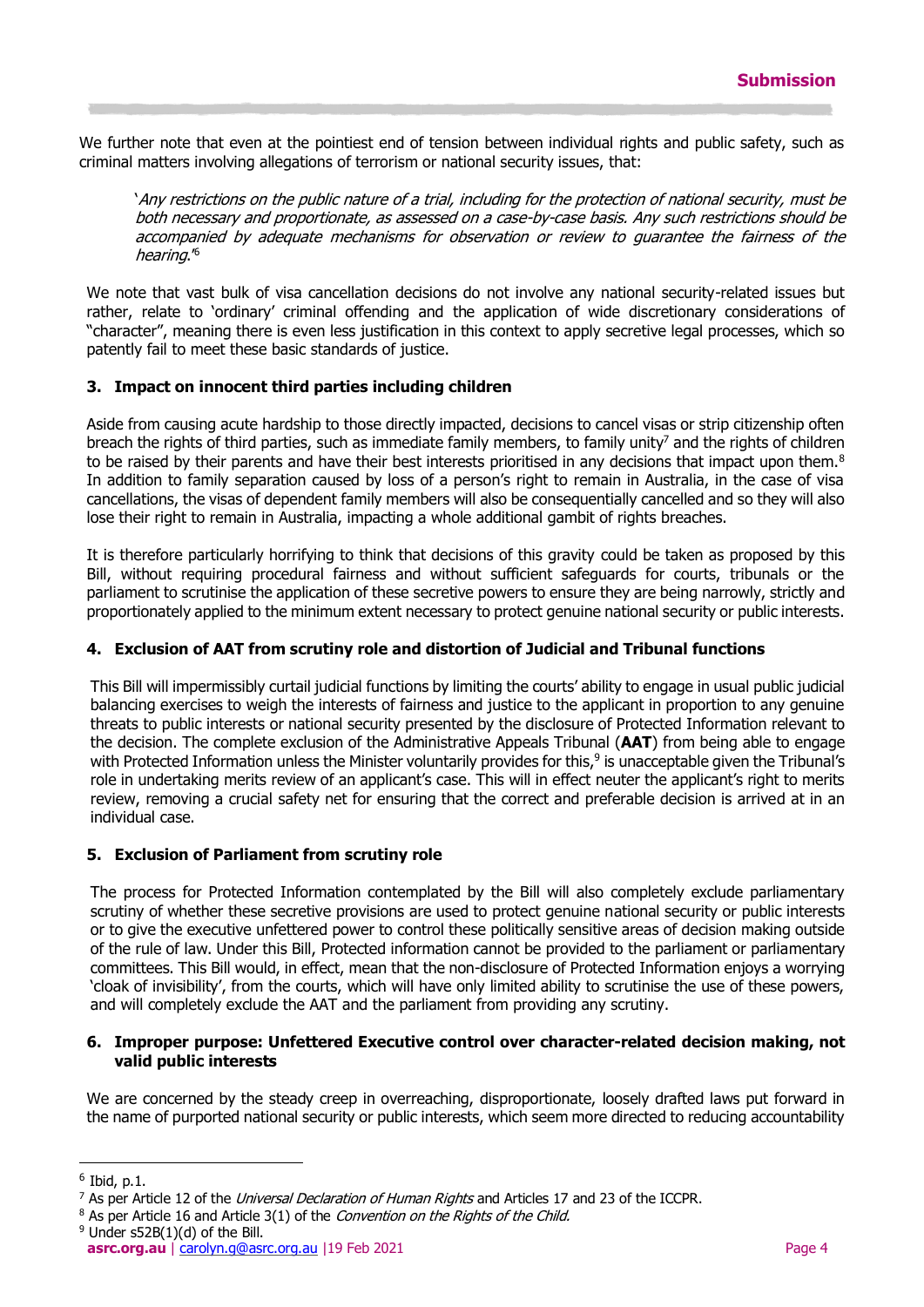of executive decision in the politically sensitive areas of decisions concerning visa cancellation and citizenship stripping, than serving any genuine public interest.

The system-wide impact of the Bill will be to further weaken scrutiny of, and accountability for, the exercise of executive power relating to visa cancellation and citizenship loss decisions. It will distort and cause dysfunction to our constitutional democracy based on a separation of powers and the rule of law. This Bill takes an authoritarian approach to this area of decision making and has no place in Australian law.

### **7. Lack of time provided for Committee to properly inquire into impact of controversial Bill**

The Government's push to have the Bill so quickly put to Parliament also raises concerns. The Committee has been provided with very little time to undertake its inquiry and report its recommendations to the parliament. This is despite the Bill containing very controversial provisions at odds with the law as established by the full bench of the High Court, which would result in the denial of basic rights and have wide-reaching consequences for those directly impacted by visa and citizenship loss and their families.

It also contains broadly worded criminal offences with harsh criminal penalties for Commonwealth Officers, which seem disproportionate and unjustified in this context, raising obvious concerns for Commonwealth Officers, as well as raising 'red flags' as an unjustified attack upon principles of open government, constitutional democracy and the rule of law in Australia. For these reasons, the Committee should undertake a very cautious and thorough review of the implications of this Bill, and in our submission, reject it in full.

# **7. Scope of information covered not defined**

A very wide ambit of information is potentially covered by the Bill. The lack of any definition of "confidential information" in subsection 503A(1) of the Bill makes it impossible to know how wide this scope could be and creates uncertainty.

This Protected Information regime could potentially be applied to all information provided by gazetted agencies under the definitions of "Australian law enforcement or intelligence body", "foreign law enforcement body" and "gazetted agency," which cover 42 Commonwealth, State and Territory statutory authorities and government departments and 285 countries (the entire membership of the United Nations). Under the Bill, the Details of gazetted agencies are also to be treated as confidential information.<sup>10</sup>

Not only is it not possible for an applicant to know there is Protected Information in existence, or its content, so they can provide a meaningful response, but it's also not possible for them to even know which agency provided the information, or the details of agencies included in the gazette.

#### **8. Decision types impacted too wide**

To be clear, we oppose this proposed Bill in its current form and its application to decisions under both the Migration Act and the Citizenship Act. We are particularly concerned by the effect of the Bill to lump together a range of decision types under both laws, despite the qualitatively different criteria which applies to each.

Many decision types affected by this Bill, falling under both laws, are in no way related to any national security issues, which is the usual rationale provided for why some modification to usual standards of public and transparent legal processes, is considered necessary. However this rationale simply has no application to the vast majority of character-related visa cancellation decisions and many citizenship loss decisions, highlighting how misdirected this Bill really is.

We note with concern the significant and controversial expansion in recent years of the circumstances in which an Australian citizen or person eligible for Australian citizenship can face refusal, cessation, revocation or cancellation of approval of their citizenship. It is no longer the case that this can occur only in the most extreme and narrow of circumstances.

Similarly, the range of circumstances in which visas can be refused or cancelled under a character test, contained in sections 501, 501A, 501B, 501BA, 501C or 501CA of the Migration Act, (referred to as the **Character Provisions**), has been expanded enormously by the legislature and now provides extremely broad discretions

j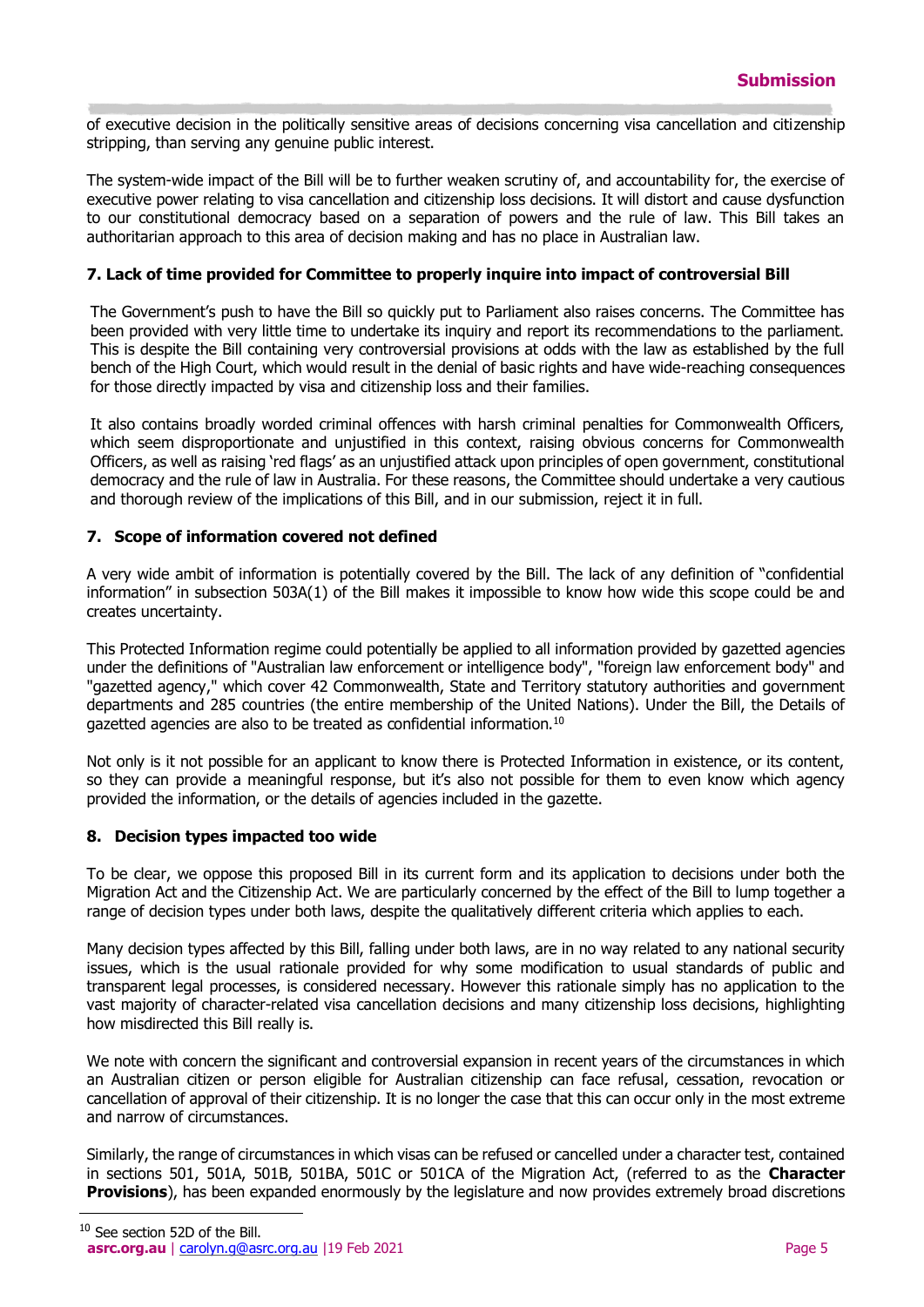for decision makers, a very low threshold for visa cancellation and Ministerial powers to cancel visas without merits review, $11$  and the power to override decisions of the AAT, $12$  subject to only limited judicial review. These already severely undermine the AAT's jurisdiction and the proper functioning of the review process, representing existing alarming gaps in the rule of law, which will be worsened if this Bill becomes law.

As noted above, most visa cancellation decisions do not relate to allegations of conduct concerning issues of national security or security-related offences. Some, but not all, apply to people who have been previously convicted of ordinary crimes under civil criminal law. Contrary to common misconceptions, the Character Provisions are so broad that a person need not have a substantial criminal record in order to face visa cancellation. Those who have served custodial sentences of more than one year can face visa cancellation, but so can people who have never served a day of prison, such as those who have received community based sentences or wholly suspended sentences. Even people acquitted of crimes can be caught by the Character Provisions. Even people who have never even been accused of any crime may still fail the character test and have their visa cancelled due to the vagaries of current provisions. These include failure of the character test on the basis of a person's "past and present general conduct"<sup>13</sup> or "suspicion of their association with a group involved in criminal conduct",<sup>14</sup> or based on a "risk the person would in the future "engage in criminal conduct"<sup>15</sup> or even something so tentative as, they might in the future become "disruptive" to the community in some way. 16

We already regularly see the terrible consequences these overreaching laws have upon people whose visas should never have been cancelled, and also the impacts on their families, who suffer despite the absence of any wrongdoing on their parts. We find it very alarming that this Bill would give people facing visa cancellation or citizenship loss under these wide ranging provisions, no basis to even know the existence, nature or content of the case levelled against them, preventing them from defending their right not to be permanently expelled from Australia.

### **9. Public interest served by criminal and administrative justice systems operating transparently, not secretively**

Especially in relation to character-related decisions based on "ordinary" criminal offending, we note that there is no inherent public interest served by keeping documents relating to the workings of the criminal justice system confidential, in fact quite the contrary, there is a clear public interest in the criminal justice system operating transparently and publicly to ensure continued public confidence in that system. The Lawyer X scandal has highlighted how public interests are jeaopardised when the functioning of the criminal justice system departs from public, transparent, ethical operation.

Similar public interests are at stake regarding public confidence in the accountability and oversight of decision making concerning visa cancellation and citizenship removal. This Bill's intent to shroud both criminal and administrative justice processes in secrecy, is misplaced.

# **10. Security-related decision making must still meet minimum requirements**

In relation to character decisions based on adverse ASIO assessments or other national security considerations, we remind the Committee that any restrictions on the right of a person to know what evidence is levelled against them, and to have a meaningful opportunity to respond to that evidence through an effective legal defence, must still ensure fairness, reasonableness, absence of arbitrariness and the necessity and proportionality of any limitation imposed on rights of the individual in question. Such restrictions must also be accompanied by

 $\overline{a}$ 

 $11$  Decisions by a delegate to refuse a visa under s  $501(1)$ , to cancel a visa under s  $501(2)$ , or not to revoke a mandatory visa cancellation under s 501CA(4), are reviewable by the AAT in its General Division under s 500(1)(b), (ba). Only decisions made by delegates are reviewable, not decisions made by the Minister personally. The personal powers of the Minister to cancel or refuse visas under ss  $500A(2)$  and  $(3)$ , s  $501A(2)$  and  $(3)$ , s  $501B(2)$  and  $501BA(2)$ , and the power to revoke a cancellation in s 501C(4) are not reviewable as they are not included in the list of reviewable decisions in s 500(1), and are also excluded from review by the Migration Refugee Division of the AAT under Parts 5 or 7 of the Migration Act.

<sup>&</sup>lt;sup>12</sup> Under s 501A and 501BA of the Migration Act 1958 (Cth).

 $13$  Section 501(6)(c) of the Migration Act 1958 (Cth).

<sup>&</sup>lt;sup>14</sup> Section 501(6(b) of the *Migration Act 1958* (Cth).

<sup>&</sup>lt;sup>15</sup> Section 501(6)(d)(i) of the *Migration Act 1958* (Cth).

<sup>&</sup>lt;sup>16</sup> Section 501(6)(d)(v) of the *Migration Act 1958* (Cth).

**[asrc.org.au](http://www.asrc.org.au/)** | [carolyn.g@asrc.org.au](mailto:carolyn.g@asrc.org.au) |19 Feb 2021 **Page 6** Page 6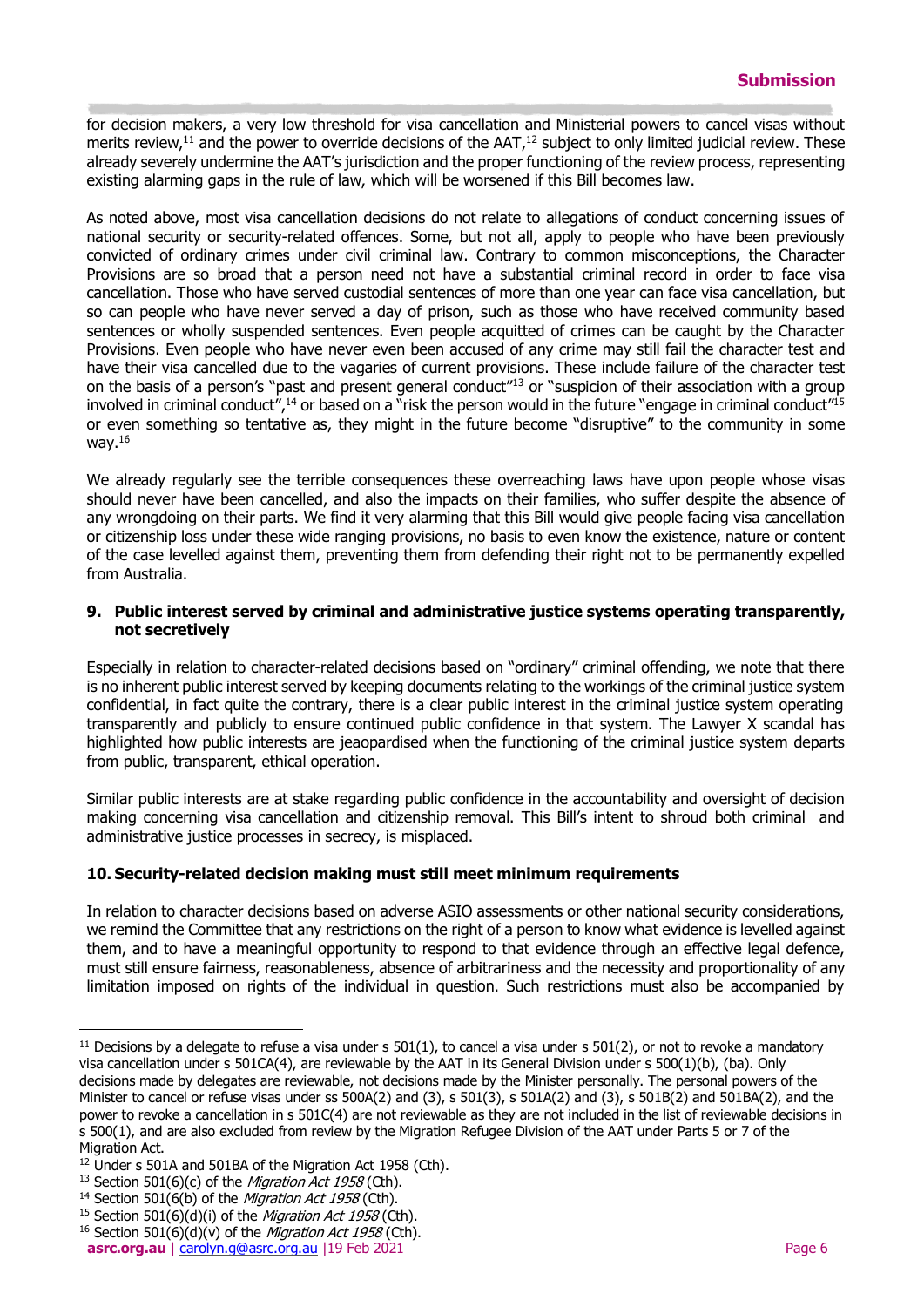adequate mechanisms for observation or review to guarantee the fairness of the hearing. This Bill provides none of these assurances.

#### **11. Impacts on individual justice interests and barriers faced by applicants**

Aside from the public interests at stake, the interests of justice for individuals impacted by visa cancellation, and their need to have access to information relating to their engagement with the criminal justice system to defend themselves, are compelling.

Such information is extremely pertinent to the exercise of power under, or in relation to, the Character Provisions, which often involve the consideration of information supplied by law enforcement or intelligence agencies. This is because these provisions regarding the refusal or cancellation of a visa on character grounds, are most often triggered by criminal charges or convictions or occasionally, adverse national security assessments.

The majority of our clients who face visa refusals and cancellations have had their visa status impacted by past criminal charges and convictions. They require information about these charges and convictions in order to challenge their visa refusals or cancellations. This includes police briefs of evidence and prison records, which, could be considered as 'confidential information' falling within the Protected Information regime provided for by this Bill.

When people seeking asylum or refugees are being considered for visa refusal or cancellation under the Character Provisions by the Department of Home Affairs, there are already significant barriers to them accessing relevant information to put forward their case. For example, our clients require access to their Departmental files, criminal records, medical records and court records. Lengthy delays in Freedom of Information request processing means that people facing visa refusal or cancellation often do not have the required documents to present their case and are denied procedural fairness. Where people have sought review of their visa refusals and cancellations by the Administrative Appeals Tribunal, which is required to provide a decision within a strict 84-day timeframe, $17$ frequently people are unable to access the required documents within this period of time.

Further, visa holders being assessed under the Character Provisions are always incarcerated, either in the criminal justice system or the immigration detention system. This poses an additional barrier to access to legal representation, as elaborated further below.

Without timely access to this information, our clients are not be able to fully present their cases and challenge any adverse findings against them. Further, often material provided in police briefs and prison records include untested and unverified allegations against alleged perpetrators. Without having access to this material, visa holders would be unable to challenge any unproven allegations or other inaccurate statements regarding their criminality or risk to the community, which may then be relied upon or considered in the decision to cancel their visa. This issues are critical to the Character Provisions and non-disclosure of this information would result in a breach of fair trial standards and fundamental unfairness to applicants.

#### **12. Administrative Appeals Tribunal denied right to view Protected Information despite being the decision maker**

The Bill would prevent Protected Information from being disclosed to the Administrative Appeals Tribunal (**AAT**), except when the Minister voluntarily makes a declaration allowing such disclosure.<sup>18</sup> This is despite the AAT being the body required by law to conduct independent *de novo* merits reviews of visa cancellation and citizenship removal decisions.<sup>19</sup>

Subsection 500(6F)(c) provides that the Minister must provide documents that are in the Minister's possession or control; and were relevant to the making of the decision (i.e. the visa refusal/cancellation decision); and contains non-disclosable information. The Bill amends ss500(6F)(c) to note that it is subject to section 503A.

Currently subsection 500(6F)(d) states that the Tribunal may have regard to non-disclosable information for the purpose of reviewing the decision, but must not disclose that non-disclosable information to the person making

-

<sup>&</sup>lt;sup>17</sup> Migration Act 1958 (Cth), s 500(6L)(c).

<sup>18</sup> Under s52B(1) of the Bill.

**[asrc.org.au](http://www.asrc.org.au/)** | [carolyn.g@asrc.org.au](mailto:carolyn.g@asrc.org.au) |19 Feb 2021 Page 7 <sup>19</sup> Under section 500 of the *Migration Act 1958* (Cth) and section 52 of the *Australian Citizenship Act 2007* (Cth).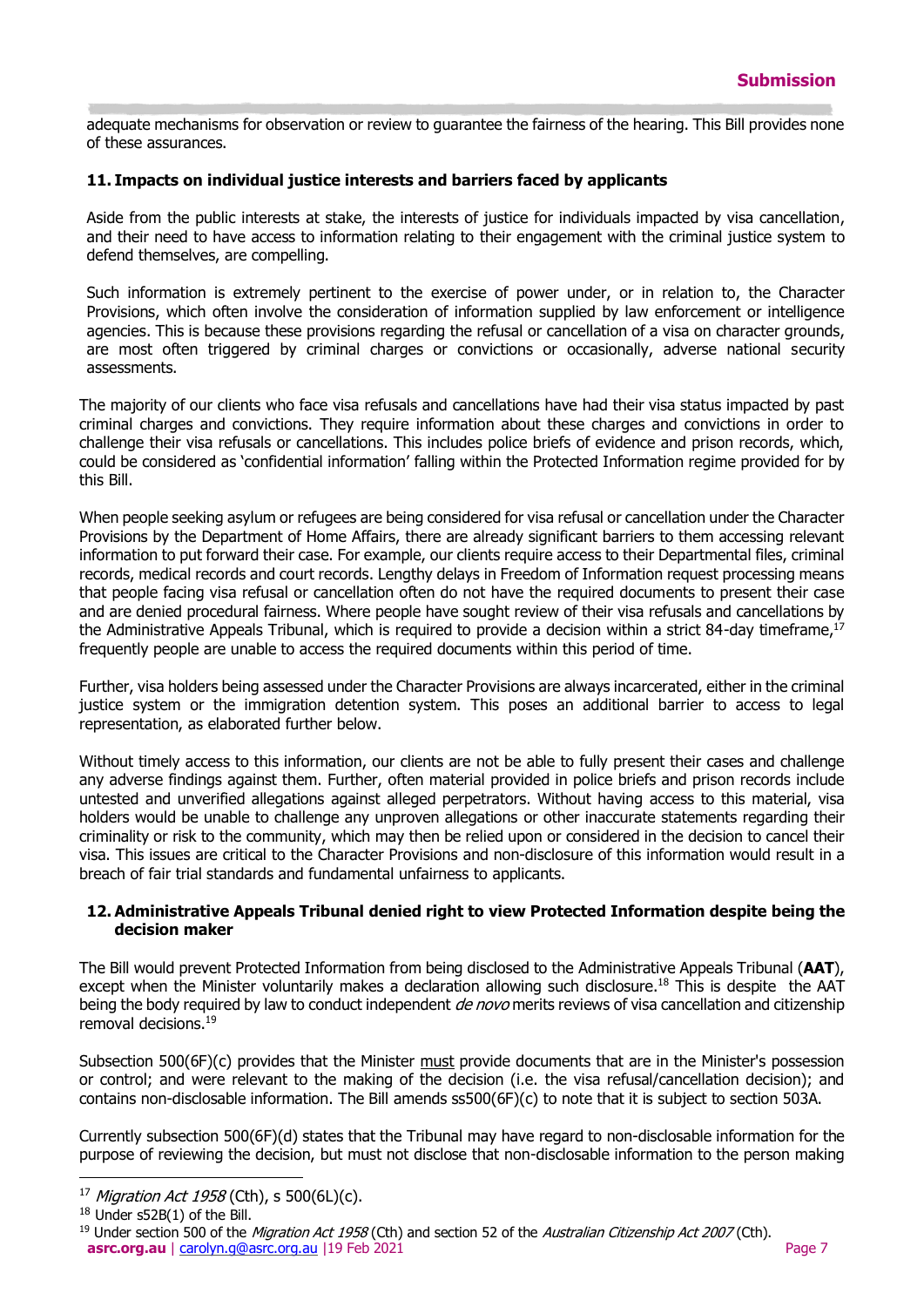the application. While the extent of the overlap between 'non-disclosable information' and 'confidential information' is unclear, it is certain that some overlap will exist. It is arbitrary and illogical that the Tribunal is trusted by the Government not to divulge 'non-disclosable information', yet is not trusted with access to 'confidential information'.

Often the materials provided by the Minister under subsection 500(6F)(c) (referred to as the G-documents) are the only documents that an applicant can access regarding their visa refusal or cancellation matter within the 84-day timeframe before the AAT must make a decision. As the information provided in these documents is curtailed by s503A, applicants are, and will continue to be, further disadvantaged in challenging their visa refusals and cancellations.

We are concerned that the Bill does not provide for any mechanism for the Administrative Appeals Tribunal to access 'confidential information' relevant to its review unless it is voluntarily provided by the Minister under a declaration. This makes the provisions regarding the Court's discretion to access such information redundant if on remittal, the primary decision-maker still does not have access to this same information to make its assessment.

# **13. AAT prevented from fulfilling its statutory mandate**

Denying the AAT access to Protected Information will prevent it from fulfilling its statutory mandate to conduct its review because it will be unable have access to, or to take into consideration, all relevant material and will therefore be unable to provide outcomes which are fair, just, economical, informal and quick, in line with its statutory functions.<sup>20</sup> Even if the Minister does allow disclosure of Protected Information to the AAT, the AAT is prohibited from further disclosing that information to any other person, $21$  including to the applicant, despite its relevance to the applicant's case and the need for the rules of natural justice to apply.

# **14. AAT prevented from properly applying relevant legal tests**

This Bill will also prevent the AAT from properly applying the relevant legal tests it is required to by law. In particular, Direction 79 provides guidance regarding the implementation of the Character Provisions. Information provided by law enforcement or intelligence agencies are directly relevant to three of the considerations in Direction 79 (Protection of the Australian community from criminal or other serious conduct; Expectations of the Australian Community; and Impact on victims). Therefore, any curtailment of access to information provided by law enforcement or intelligence agencies is very likely to have an adverse impact on the final decision regarding a visa refusal or cancellation.

#### **15. Applicants not notified if Protected Information exists or able to secure court orders for disclosure of information within relevant timeframes**

This Bill places an impossible burden on applicants seeking review by the Administrative Appeals Tribunal (**AAT**) of a non-revocation of cancellation decision. They are placed in the invidious position of not knowing if Protected Information exists or not, or how it may impact their case, and in order to find out, need to seek an order of a Federal Court (being the Federal Circuit Court, the Federal Court of the High Court).

Even this limited safeguard will have little practical effect because s 501 character review applications made by Ministerial delegate before the AAT must be decided within a period of 84 days, or, outrageously, the AAT is taken to have made a decision against the applicant.<sup>22</sup> This Bill does not contain any provisions to "stop the clock" running in relation to the AAT matter, in order for an applicant to be able to pursue a court application regarding the existence of Protected Information. Nor does it include any requirement that an applicant be put on notice that Protected Information may exist which is relevant to their case.

Therefore an applicant would need to apply to the court just to determine if Protected Information exists or not, especially in those cases where the Minister has personally intervened. A determination is, in any event, unlikely to be made by the Court within the necessary or relevant time frame within which the AAT must make its decision. This further undermines the fairness of the merits review process and mutes the effectiveness of the legal safeguard of a right to apply to a court for disclosure of the information.

j

<sup>&</sup>lt;sup>20</sup> See s2A of the *Administrative Appeals Tribunal Act 1975* (Cth).

<sup>21</sup> Under s52B(3) of the Bill.

<sup>&</sup>lt;sup>22</sup> Section s 500(6L)(c) of the *Migration Act 1958* (Cth).

**[asrc.org.au](http://www.asrc.org.au/)** | [carolyn.g@asrc.org.au](mailto:carolyn.g@asrc.org.au) |19 Feb 2021 **Page 8** Page 8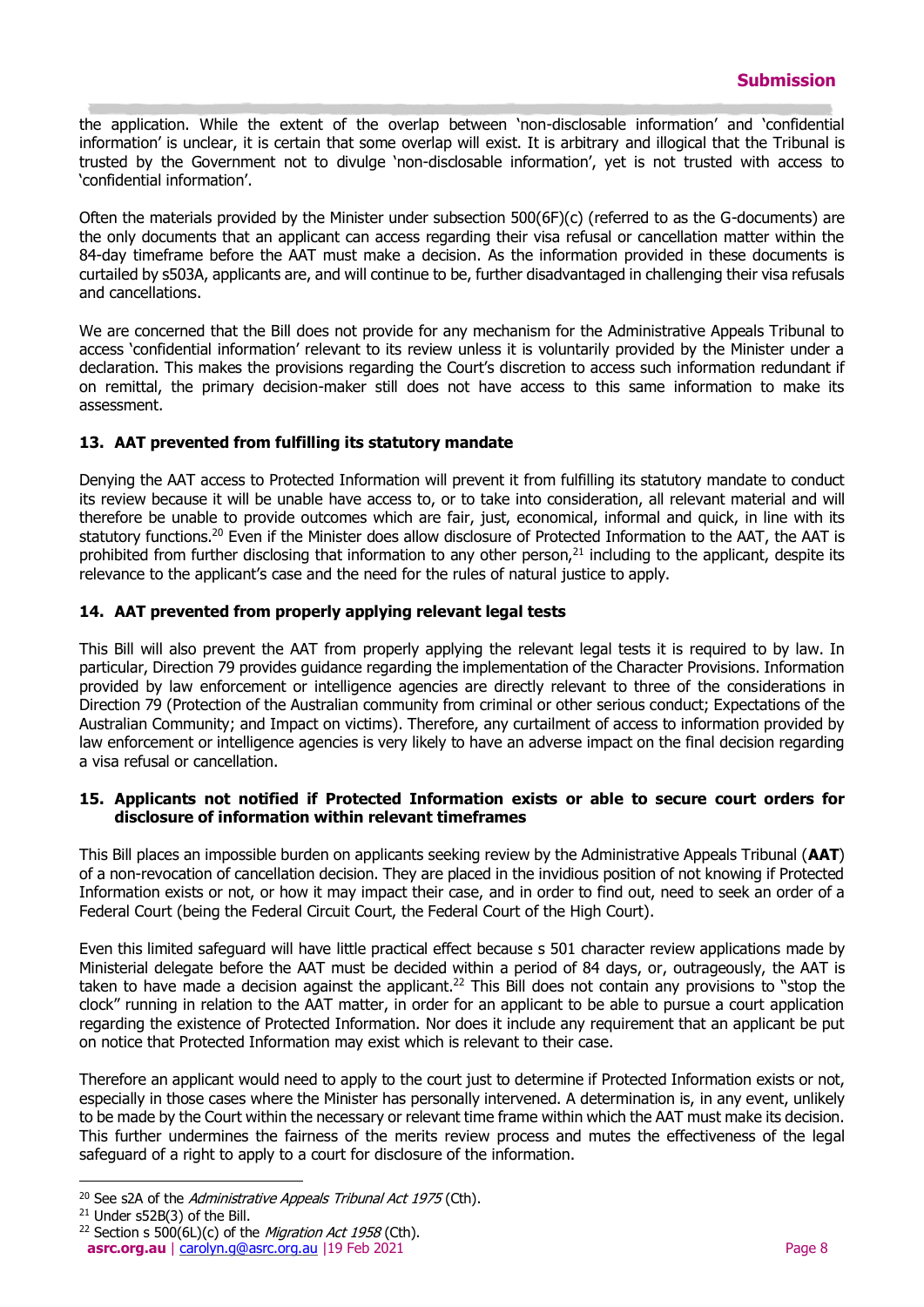#### **16. Applicants denied access to an effective defence before the AAT and unable to secure court orders for release of Protected Information without legal representation**

A further practical barrier facing many applicants is their lack of access to legal representation, which in the context of the procedures used in the General Division of the AAT, is in itself a breach of procedural fairness and (fair trial standards) to the applicant. Without specialised legal representation, most applicants are unable to meaningfully engage in the AAT review of their case. This is especially because the process is very fast, giving them limited time to raise money or make arrangements for a lawyer but also due to the complexity of the law and the significant demands that this adversarial process places on unrepresented applicants who must face Government lawyers and cross examination, under procedures not unlike those in a criminal trial, without any assistance.

We note that while s 69 of the Administrative Appeals Tribunal Act provides a process whereby an unrepresented applicant in financial hardship can apply to the Attorney General's Office for legal or financial assistance in the proceeding, however we are not aware of a single instance where the Attorney General has made such provision, despite the enormous unmet need for legal representation to prevent unfairness in this fraught and complex area of decision making.

# **17. Excessive Ministerial Powers already make character decisions inherently unfair**

On top of all these barriers are existing legal barriers in law, which invest excessive powers in the Minister, including powers to cancel visas without natural justice or merits review, and powers for the Minister to override decisions of the AAT,<sup>23</sup> with limited judicial scrutiny of those decisions. In this emasculated process, the Protected Information provisions of this Bill will be the final straw to, in effect, deny applicants access to genuine merits review of decisions to cancel their visas or remove their citizenship.

# **18. Current provisions for non-disclosure of material already sufficient**

In our submission the current national security provisions are more than sufficient. The exhaustive list in 503C(5) are primarily matters that are already covered by the national security exemptions available to the Minister. For example, one of our clients facing a visa refusal has been unable to access information provided by ASIO to the Department through FOI, which is highly relevant to his visa refusal. Whilst we strongly disagree with the denial of procedural fairness to our client, his situation is evidence that the Minister already has the power to prevent the disclosure of material which he deems relevant to national security. Further restrictions to access to information are unwarranted

# **19. Limited Court scrutiny insufficient to protect procedural fairness rights of applicants**

While Federal Courts will be able to require the Minister to produce the Protected Information to the Court, and will be permitted to see the Protected Information, they will only be able hear submissions regarding the risks presented by disclosing the information from those who already have access to the information (ie only one side, being the Department or the gazetted agency/source which provided the information to the Department). The Courts will be prevented from hearing submissions from the applicant, the applicant's representative or from any other party, such as the Australian Human Rights Commission acting under its intervention powers<sup>24</sup> or appointment as *amicus curiae*,<sup>25</sup> regarding the handling of the Protected Information.

Should the Court decide that the Protected Information cannot be disclosed to the applicant or their legal representative, then they will still have no remedy and will remain prevented from viewing or responding to such information, in breach of natural justice, procedural fairness and fair trial standards for a person to know the case levelled against them and a meaningful opportunity to respond. The applicant and their representative will also be prevented from accessing records of the Court proceedings regarding the decision not to disclose the Protected Information.

The cumulative effect of these provisions will prevent the Court from providing transparent justice, and will result in Courts subjecting applicants to impermissible denial of their rights to natural justice and procedural fairness,

j <sup>23</sup> Under s 501A and 501BA of the Migration Act 1958 (Cth).

<sup>&</sup>lt;sup>24</sup> Under s11(1)(o) and s 1(j) of the *Australian Human Rights Commission Act 1986* (Cth).

**[asrc.org.au](http://www.asrc.org.au/)** | [carolyn.g@asrc.org.au](mailto:carolyn.g@asrc.org.au) |19 Feb 2021 Page 9 <sup>25</sup> Under s46PV of the *Australian Human Rights Commission Act 1986* (Cth).